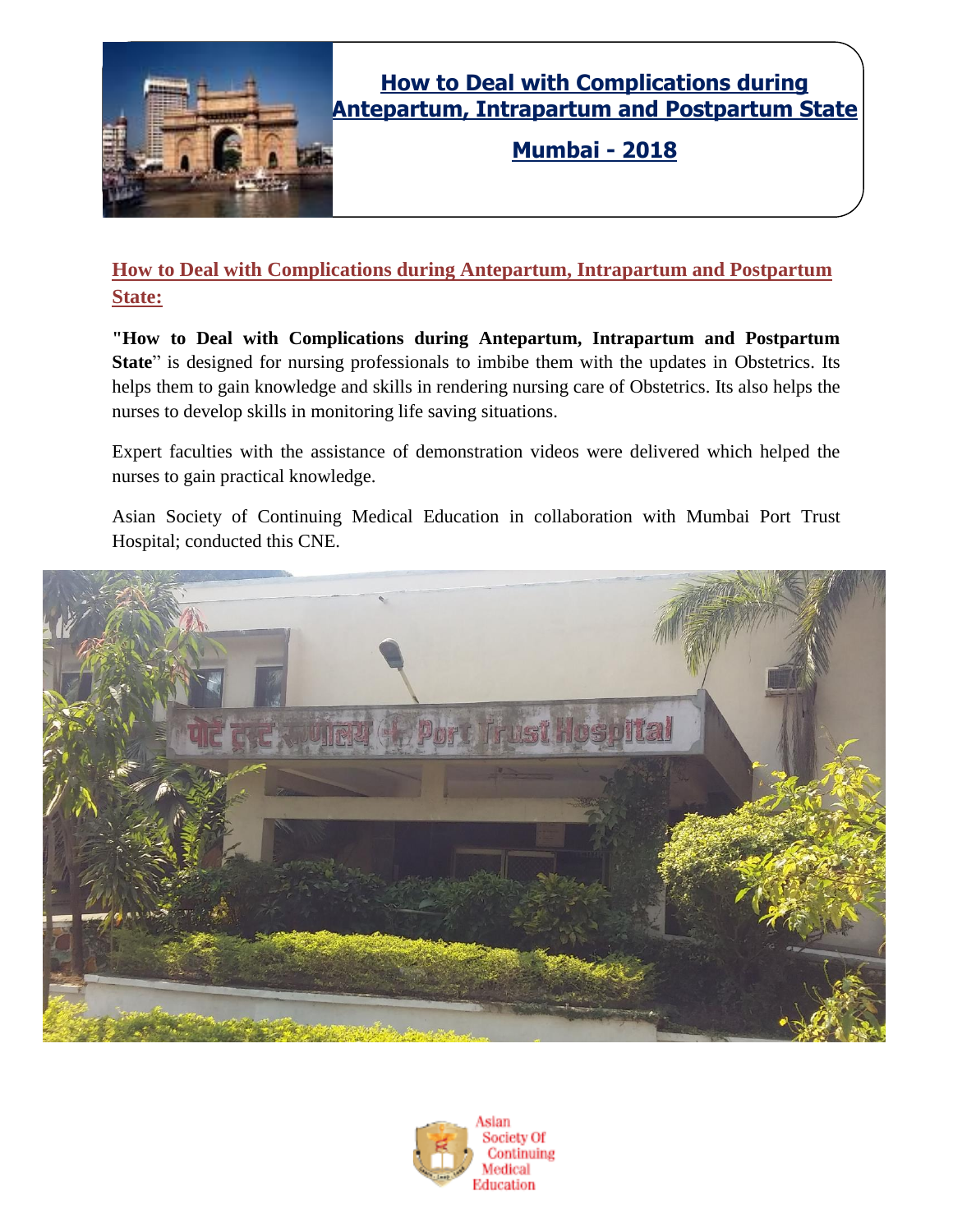### **How to Deal with Complications during Antepartum, Intrapartum and Postpartum State**

Date: 1<sup>st</sup> February 2018.

**Venue and Place:** Mumbai Port Trust Hospital, Mumbai, Maharashtra, India.

#### **Total Attendees:** 104

#### **Speaker's Names:**

- 1. Mrs. Shweta Rasaria.
- 2. Mrs. Beena Bhatia.
- 3. Dr. Sheetal Gujral.

#### **Talk and Case Discussion:**

- 1. Antepartum Complications Part 1
- 2. Antepartum Complications Part 2
- 3. Intrapartum Complications : Pain Control
- 4. Postpartum Complications
- 5. Management of Postpartum Hemorrhage

#### **Feedback from Participants:**

- 1. Video presentation, demonstration was very helpful to me to revise my knowledge.
- 2. Classes were very good and will be helpful in our daily care of the patients.

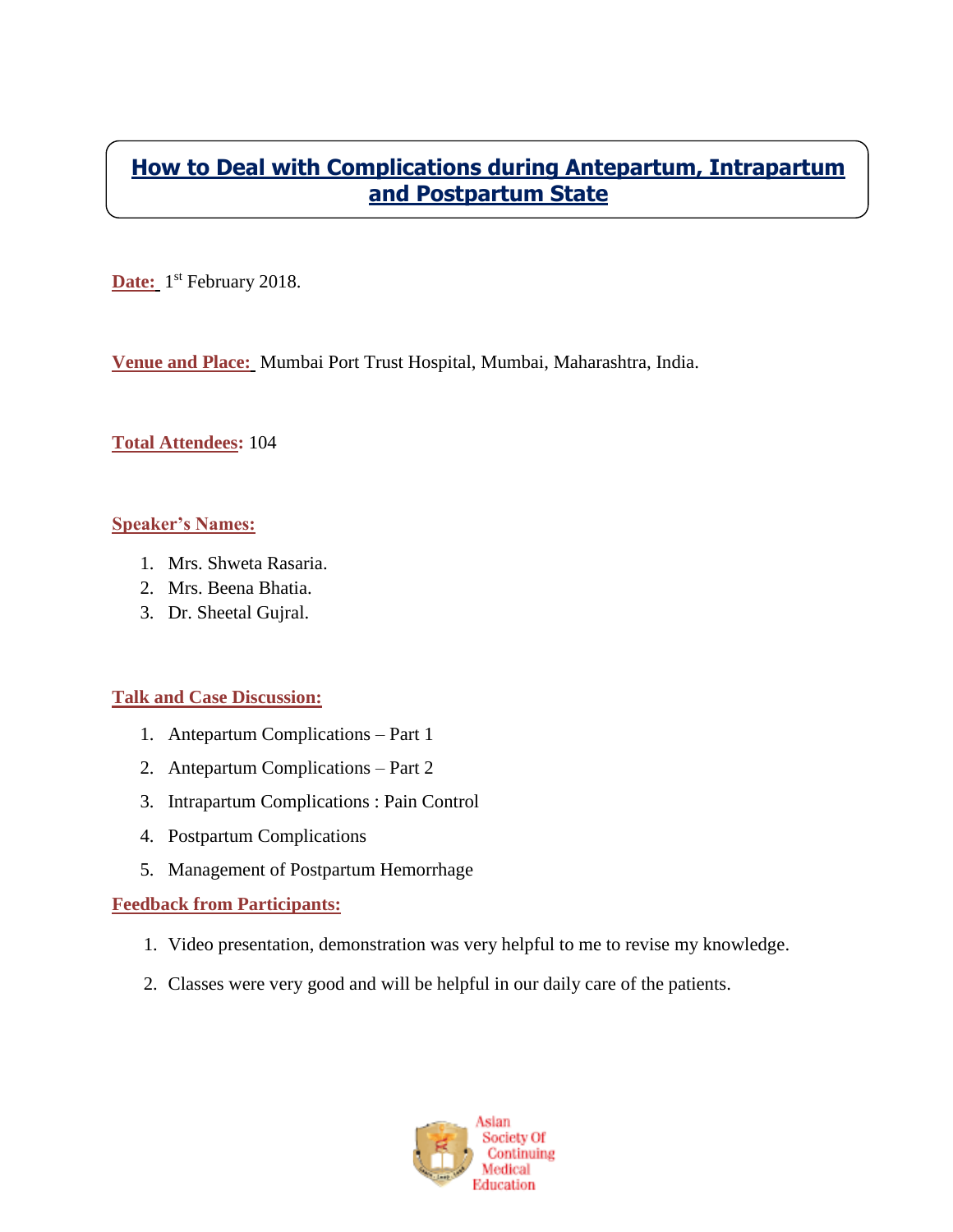**How to Deal with Complications during Antepartum, Intrapartum and Postpartum State**

# **SNAP SHOTRS**